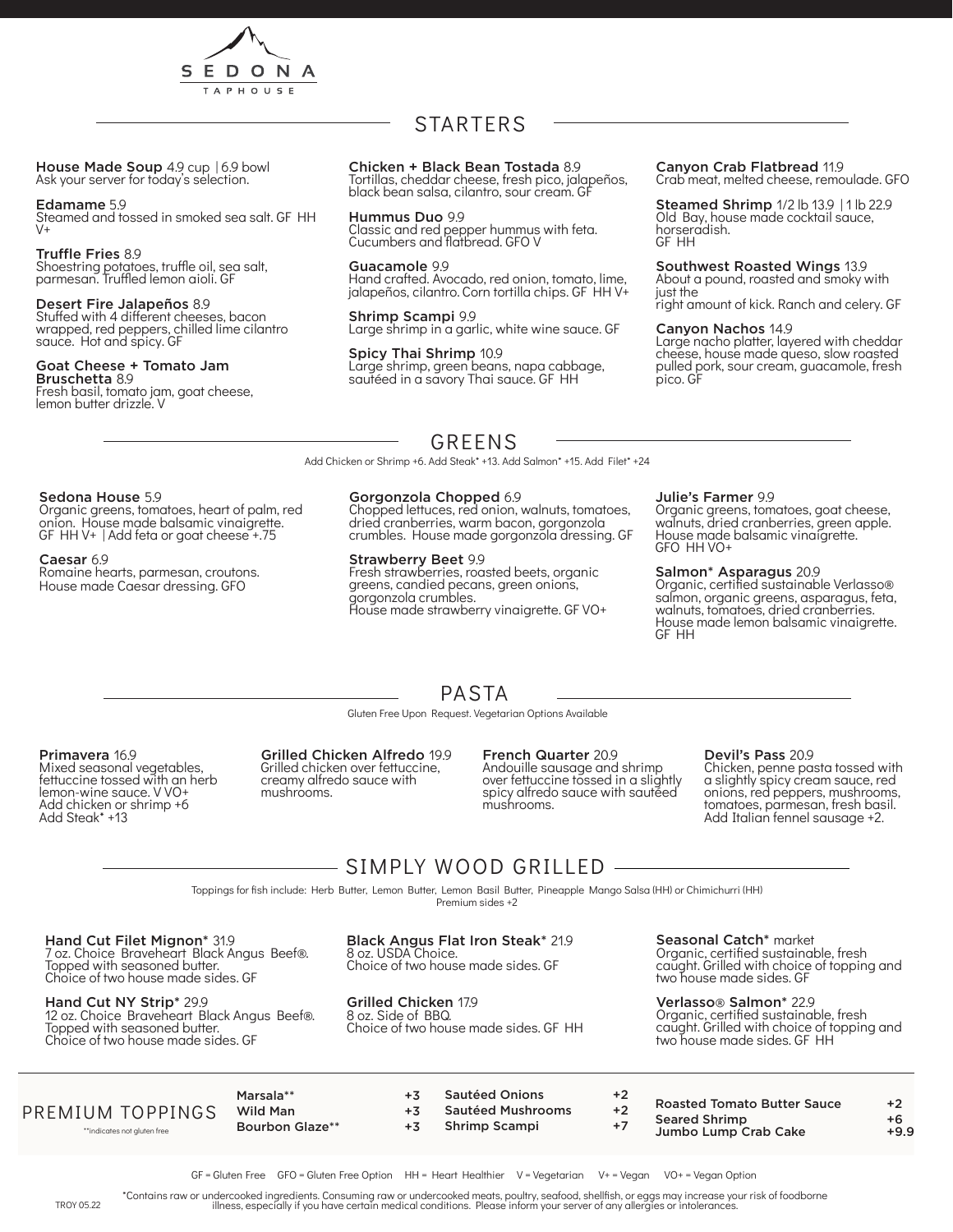## HOUSE SPECIALTIES

Antibiotic free, hormone free, cage free poultry. Organic, sustainable, antibiotic free salmon. Braveheart Black Angus Beef®.

#### Chicken Marsala 19.9

8 oz. Topped with our house made Marsala sauce and sautéed portabella mushrooms. Garlic whipped potatoes and steamed broccoli.

#### Chuckawalla Chicken 19.9

8 oz. Topped with melted goat cheese, sundried tomatoes and a citrus garlic sauce. Garlic whipped potatoes and grilled aspara-<br>gus. GF

#### Roman Parmesan Crusted Chicken 19.9

Pan fried, panko and cheese crusted. Topped with an Italian salsa and melted mozzarella. Roasted Brussels sprouts and garlic whipped potatoes.

#### Smoky BBQ Beef Short Rib 26.9

Slow roasted wood grilled Angus beef short rib, smoky BBQ sauce. Garlic whipped potatoes and jicama slaw.

#### Palo Verde Salmon\* 24.9

Organic, certified sustainable. Grilled and topped with citrus tomato garlic sauce and feta. Garlic whipped potatoes and steamed spinach. GF

#### Walleye Piccata\* 23.9

Lightly breaded and pan seared, topped with lemon caper butter. Garlic whipped potatoes and grilled asparagus.

#### Crab Stuffed Shrimp 28.9

Large shrimp stuffed with jumbo lump crab meat, fresh spinach, lemon butter, garlic whipped potatoes. GF

#### Sedona Crab Cakes 25.9

Two 4 oz, 'no filler' jumbo lump crab cakes with house made remoulade. Garlic whipped potatoes and Southwest corn. GF

#### Hangover Burger 15.9

7 oz. Wagyu Beef\*, American cheese, bacon, over easy egg\*, house made sauce, caramelized onions, toasted potato bun. GFO

#### STH Burger 16.9

7 oz. Wagyu Beef\*, pepper jack cheese, jicama<br>slaw, sweet chili glaze, house made picante aioli, toasted potato bun. GFO

### HANDHELDS

All burgers served with choice of side. Premium Sides +2. Add cherry-wood bacon +2. Gluten Free Bun +1

#### Cheeseburger 13.9

7 oz. Wagyu Beef\*, romaine, tomato, red on- ion, pickles, choice of cheese, toasted potato bun. GFO

#### The Beyond Burger 15.9

Plant-based veggie burger, American cheese, greens, tomato, red onion, house madesauce, toasted potato bun. GFO VO+

#### 'Kobe Beef'\* Sliders 12.9

Wagyu beef, Vermont cheddar, house made sauce, caramelized onions. With greens.

#### Alpine Chicken 12.9

Grilled chicken, bacon, Alpine swiss, honey mustard, greens, tomato, red onion, toasted potato bun. GFO

### TACOS

#### Acapulco Fish

Broiled mahi mahi, sautéed onions, avocado, pineapple mango salsa, chimi aioli, cilantro. With greens. GFO 12

Southwest Steak Seasoned tender steak, black bean salsa, sautéed onions, chipotle aioli, cheddar cheese, fresh pico, cilantro. With greens. GFO 12

Italiano Italian fennel sausage, mozzarella, parmesan, fresh basil. GFO 8.9

#### Santa Fe Shrimp Crispy shrimp tossed with house made picante aioli, jicama slaw, pineapple mango salsa, cilantro. With greens. GFO 14

#### Chipotle Chicken

Grilled chicken, sautéed onions, chipotle aioli, fresh pico, cilantro. With greens. GFO 12

FLATBREADS Add jalapeños, pepperoni or bacon +.75 each Add sausage +2

> Margherita Fresh basil, olive oil, garlic, tomato, fresh mozzarella, parmesan, balsamic reduction glaze. GFO V 8.9

Devils Canyon House made white cheese sauce, andouille sausage, bacon, green onion. Side of sriracha. GFO 8.9

BBQ Chicken Chicken, BBQ sauce, melted mozzarella, red onion. GFO 8.9

Meat Lovers

Italian fennel sausage, pepperoni, red onion, mozzarella, parmesan, fresh basil. GFO 8.9

## SIDES

All sides are GF.

| <b>Garlic Whipped Potatoes</b> | $+3$ | <b>Southwest Corn</b>    | $+3$ | <b>Sweet Potato Fries</b>       | $+5$ |
|--------------------------------|------|--------------------------|------|---------------------------------|------|
| Steamed Broccoli               |      | Fruit                    | $+3$ | <b>Roasted Brussels Sprouts</b> | $+5$ |
| <b>Shoestring French Fries</b> | +3   | <b>Grilled Asparagus</b> | $+5$ |                                 |      |
|                                |      |                          |      |                                 |      |

Sautéed Spinach +3

GF = Gluten Free GFO = Gluten Free Option HH = Heart Healthier V = Vegetarian V+ = Vegan VO+ = Vegan Option

\*Contains raw or undercooked ingredients. Consuming raw or undercooked meats, poultry, seafood, shellfish, or eggs may increase your risk of foodborne<br>illness, especially if you have certain medical conditions. Please info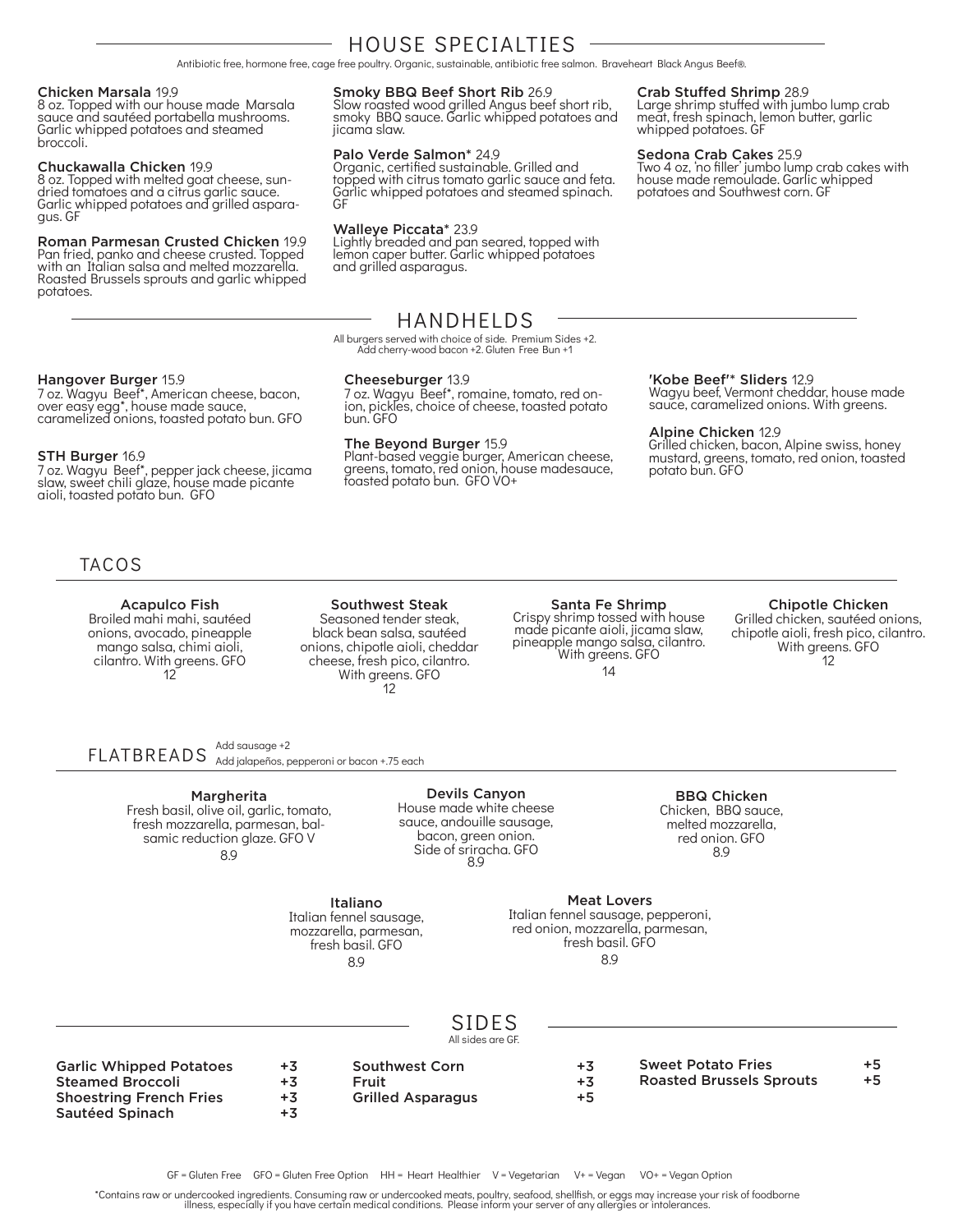## WINE

HOUSE 7 Chardonnay, Pinot Grigio, Pinot Noir, Cabernet Sauvignon.

|       | Ruffino Moscato d'Astsi                | Piedmont, Italy           | 8 30   |
|-------|----------------------------------------|---------------------------|--------|
|       | Santa Cristina Pinot Grigio            | Delle Venezie, Italy      | 10 38  |
| WHITE | <b>Chateau Grand Traverse Riesling</b> | Old Mission Peninsula, MI | 8   30 |
|       | Seaglass Sauvignon Blanc               | Central Coast, California | 9 34   |
|       | <b>Hess Select Chardonnay</b>          | Monterey, California      | 10 38  |
|       | La Crema Chardonnay                    | Sonoma Coast, California  | 12 46  |

|     | <b>Elouan Pinot Noir</b>               | Oregon                      | $12 \mid 46$ |
|-----|----------------------------------------|-----------------------------|--------------|
| RED | Dona Paula Malbec                      | Mendoza, Argentina          | 8   30       |
|     | 14 Hands Merlot                        | Columbia Valley, California | 8   30       |
|     | <b>Plungerhead Zinfandel</b>           | Lodi, California            | 9 34         |
|     | Louis Martini Cabernet Sauvignon       | Sonoma, California          | 9 34         |
|     | 'Decoy' by Duckhorn Cabernet Sauvignon | Sonoma, California          | 13   51      |
|     | Napa Valley 'Quilt" Cabernet Sauvignon | Napa Valley, California     | 60           |
|     | Caymus 'Conundrum' Red Blend           | Napa Valley, California     | $12 \mid 46$ |

| $\mathbf{L}$ | <b>Chateau Campuget</b>       | Costieres de Nimes, France | 9 34         |
|--------------|-------------------------------|----------------------------|--------------|
| <b>ROS</b>   | Tormaresca Calafuria          | Puglia, Italy              | $12 \mid 46$ |
| SPARKLING    | <b>Ruffino Prosecco split</b> | Italv                      | 11           |
|              | La Marca Prosecco             | Treviso, Italy             | 34           |
|              | <b>Chandon Brut</b>           | California                 | 55           |
|              | Chandon Brut Rosé split       | California                 | 11           |

| WINES OF INTEREST                |                           |      |
|----------------------------------|---------------------------|------|
| <b>Veuve Clicquot Brut</b>       | Champagne, France         | 90   |
| Meomi Pinot Noir                 | Central Coast, California | 60   |
| <b>Caymus Cabernet Sauvignon</b> | Napa Valley, California   | 120. |